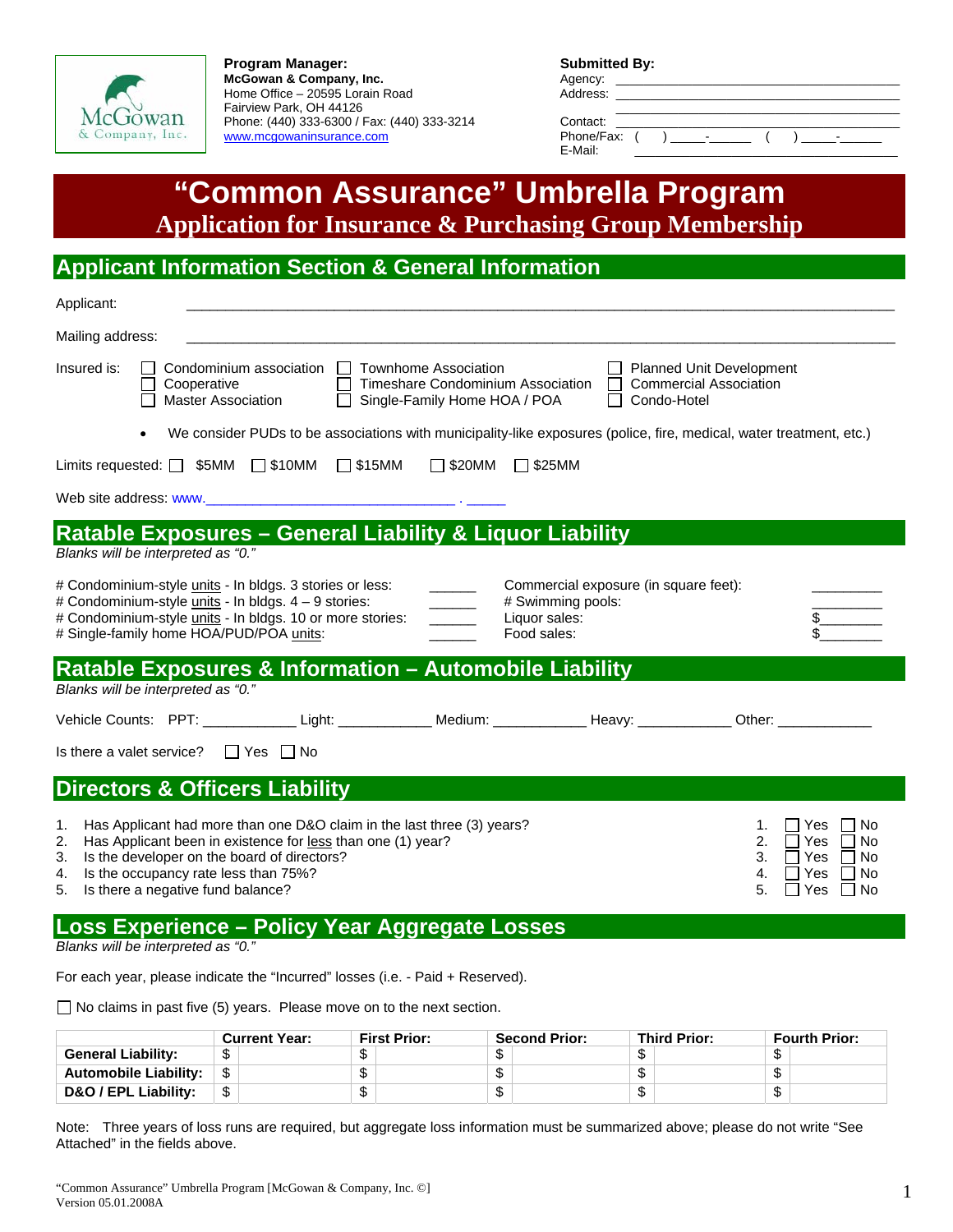# **Underlying Insurance Program**

| <b>Policy Type:</b>        | <b>Insurer &amp; Policy #:</b>                                                                                                                                                                                                 | Limits:        | <b>Premium:</b> | <b>Policy Period:</b>    |
|----------------------------|--------------------------------------------------------------------------------------------------------------------------------------------------------------------------------------------------------------------------------|----------------|-----------------|--------------------------|
| <b>General Liability</b>   | Insurer: the contract of the contract of the contract of the contract of the contract of the contract of the contract of the contract of the contract of the contract of the contract of the contract of the contract of the c |                |                 |                          |
|                            | Pol. #: $\_$                                                                                                                                                                                                                   | $MM / \_\ M$   | \$              |                          |
| Automobile Liability /     | Insurer:                                                                                                                                                                                                                       |                |                 |                          |
| H&NO Auto                  | Pol. #:                                                                                                                                                                                                                        | $\_$ MM        |                 | $\overline{\phantom{a}}$ |
| <b>Employers Liability</b> | Insurer:                                                                                                                                                                                                                       |                |                 |                          |
|                            | $Pol. \#:$                                                                                                                                                                                                                     | $K/\_\$ K/ $K$ |                 |                          |
| D&O / EPL Liability        | Insurer:                                                                                                                                                                                                                       |                |                 |                          |
|                            | $Pol. \#:$                                                                                                                                                                                                                     | MM             | \$              |                          |
| Other:                     | Insurer:                                                                                                                                                                                                                       |                |                 |                          |
|                            | Pol. #:                                                                                                                                                                                                                        | MM / MM        | \$              |                          |

Does the primary Automobile Liability or General Liability policy cover Hired & Non-Owned?  $\Box$  Yes  $\Box$  No

Insured agrees that it will comply with the following underlying insurance requirements:

- General Liability policies must: (a) contain an endorsement or policy language which provides for Defense Costs Outside The Limits; and, (b) with regards multiple-location risks, provide coverage on an "Aggregates Per Location" Basis.
- The following underlying policies must be written on an "Occurrence"-form basis: General Liability; Automobile Liability; and, Employers Liability.
- The following underlying policies must be written on an "Claims-Made"-form basis: Directors & Officers Liability; Employee Benefits Liability

#### **Expiring Umbrella**

| <b>Current Umbrella</b> |            | Carrier <sup>.</sup> | ∟imit: \$ | MМ | Premium: \$ |
|-------------------------|------------|----------------------|-----------|----|-------------|
| <b>Renewal Quotes</b>   | Option #1: | Carrier:             | ∟imit: \$ | MМ | Premium: \$ |
|                         | Option #2: | Carrier:             | Limit: \$ | MМ | Premium: \$ |

#### **Named Insureds**

Vacant buildings

Please list exact legal names of entities to be insured. (*Property managers, directors, and officers do not need to be listed, as our policy provides automatic coverage for property managers, directors, and officers*.)

1. \_\_\_\_\_\_\_\_\_\_\_\_\_\_\_\_\_\_\_\_\_\_\_\_\_\_\_\_\_\_\_\_\_\_\_\_\_\_\_\_\_\_\_\_\_\_\_\_\_\_\_\_\_\_\_\_\_\_\_\_\_\_\_\_\_\_\_\_\_\_\_\_\_\_\_\_\_\_\_\_\_\_\_\_\_\_\_\_\_\_\_\_\_\_\_\_\_\_\_\_\_\_\_\_\_ 2. \_\_\_\_\_\_\_\_\_\_\_\_\_\_\_\_\_\_\_\_\_\_\_\_\_\_\_\_\_\_\_\_\_\_\_\_\_\_\_\_\_\_\_\_\_\_\_\_\_\_\_\_\_\_\_\_\_\_\_\_\_\_\_\_\_\_\_\_\_\_\_\_\_\_\_\_\_\_\_\_\_\_\_\_\_\_\_\_\_\_\_\_\_\_\_\_\_\_\_\_\_\_\_\_\_

#### **Location Information**

If there are additional locations, please provide us with a spreadsheet summarizing the information below.

| Address:                                                                    |              |                        |                                                  |                                                                                                                                                                                                                                |                                 |
|-----------------------------------------------------------------------------|--------------|------------------------|--------------------------------------------------|--------------------------------------------------------------------------------------------------------------------------------------------------------------------------------------------------------------------------------|---------------------------------|
| Construction Type:                                                          | <b>Frame</b> | I JM                   | Masonry                                          | Non-Combustible                                                                                                                                                                                                                | <b>Fire Resistive</b><br>$\Box$ |
| # Stories: ___                                                              | # Units:     |                        | Year Of Construction: __________                 | Average Unit Value: New York Change of the Muslim Change of the Muslim Change of the Muslim Change of the Muslim Change of the Muslim Change of the Muslim Change of the Muslim Change of the Muslim Change of the Muslim Chan |                                 |
| Sprinkler status:                                                           | $\Box$ 100%  | $\perp$                | Partial (All common areas)                       | Not sprinklered<br>$\Box$                                                                                                                                                                                                      |                                 |
| <b>Prohibited Exposures</b>                                                 |              |                        |                                                  |                                                                                                                                                                                                                                |                                 |
| Please indicate if Applicant has any of the following prohibited exposures: |              |                        |                                                  |                                                                                                                                                                                                                                |                                 |
| Bldgs. in the Bronx, NY<br>Subsidized housing<br>Low-income housing         |              | <b>Student housing</b> | Locations at which meals are served to residents | Nursing home, nursing care, extended care, or assisted living                                                                                                                                                                  |                                 |

|  | Senior housing (not including "55+" age-restricted communities) |  |  |  |  |  |  |
|--|-----------------------------------------------------------------|--|--|--|--|--|--|
|  |                                                                 |  |  |  |  |  |  |

- Hotel-like exposures <br>  $\Box$  Locations owned or operated by nonprofit entities with a charitable purpose
	- (e.g. locations for the elderly or infirm owned by religious or charitable organizations)
	- $\Box$  Associations which rent units to "spring breakers"

The Program Manager may make exceptions to the aforementioned prohibited exposures. If you desire an exception, please contact the Program Manager.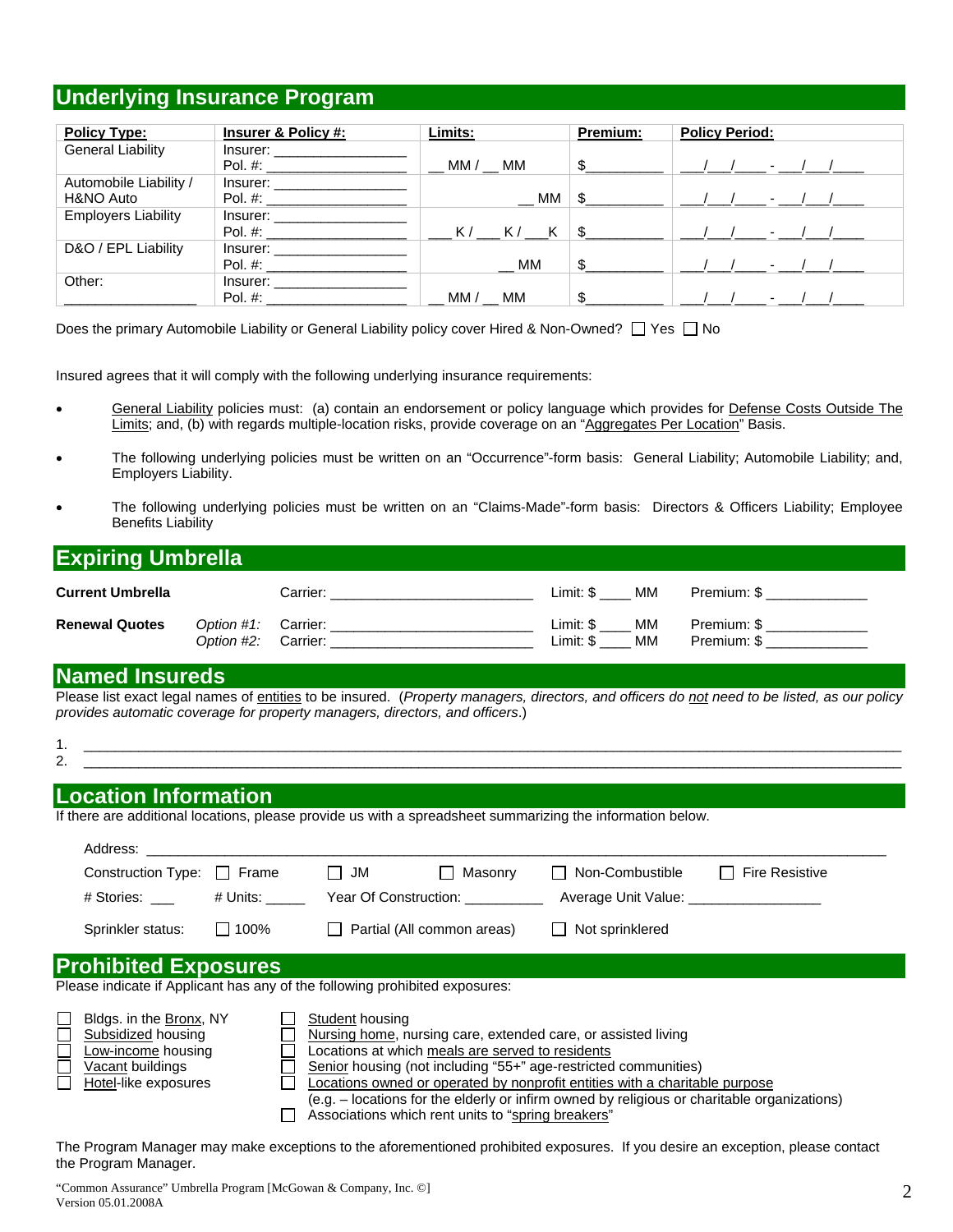# **Miscellaneous Exposures**

| 1.       | Does Applicant have security guards?<br>(If "Yes," please complete our "Security Guard Supplemental.")                                                                                                                                                                                                                                                                                                                                          | 1.                                                                 |                                                                       | $\Box$ Yes $\Box$ No                                   |  |
|----------|-------------------------------------------------------------------------------------------------------------------------------------------------------------------------------------------------------------------------------------------------------------------------------------------------------------------------------------------------------------------------------------------------------------------------------------------------|--------------------------------------------------------------------|-----------------------------------------------------------------------|--------------------------------------------------------|--|
| 2.       | Does Applicant have written by-laws?                                                                                                                                                                                                                                                                                                                                                                                                            | 2.                                                                 |                                                                       | $\Box$ Yes $\Box$ No                                   |  |
| З.       | Is the owner occupancy rate less than 75%?<br>(Not applicable to single-family home HOAs, PUDs, P.O.A.s, or Single-Family HOAs)<br>(If "Yes," please complete our "Rental Units Supplemental.")                                                                                                                                                                                                                                                 | 3.                                                                 |                                                                       | $\Box$ Yes $\Box$ No $\Box$ N/A                        |  |
|          | If "Yes", what percentage of the units are rented? _____________ %                                                                                                                                                                                                                                                                                                                                                                              |                                                                    |                                                                       |                                                        |  |
| 4.       | Is the property 100% built-out?<br>If "No", what percentage of the property is built-out? _______________ %                                                                                                                                                                                                                                                                                                                                     | 4.                                                                 |                                                                       | $\Box$ Yes $\Box$ No                                   |  |
| 5.       | Are at least 90% of the units sold?<br>If "No", what percentage of the units are sold? _______________ %                                                                                                                                                                                                                                                                                                                                        | 5.                                                                 |                                                                       | $\Box$ Yes $\Box$ No                                   |  |
| 6.       | Are there any other exposures of which we should be aware? (e.g. - golf courses, equestrian<br>exposures, skate parks, aviation exposures, etc.)<br>If "Yes," please provide details:                                                                                                                                                                                                                                                           | 6.                                                                 |                                                                       | $\Box$ Yes $\Box$ No                                   |  |
|          | <b>Marine Exposures</b><br>Are there any of the following exposures?                                                                                                                                                                                                                                                                                                                                                                            |                                                                    |                                                                       |                                                        |  |
|          | <b>Docks</b><br>Piers<br>Marinas<br>Dams<br><b>Beaches</b><br>Watercraft<br>$\Box$ Lakes or ponds<br>Boat slips<br>$\Box$<br>Marina exposures                                                                                                                                                                                                                                                                                                   |                                                                    |                                                                       |                                                        |  |
|          | If there are dams, please complete our "Dam Supplemental."<br>If there are lakes, ponds, or beaches, please complete our "Lakes, Ponds & Beaches Supplemental."<br>If there are watercraft, please complete our "Watercraft Supplemental."<br>If there are marina exposures, please complete our "Marina Supplemental."                                                                                                                         |                                                                    |                                                                       |                                                        |  |
|          | <b>Life Safety - All Associations</b><br>All Applicants must answer the following questions.                                                                                                                                                                                                                                                                                                                                                    |                                                                    |                                                                       |                                                        |  |
| 1.       | Are there any outstanding mandatory (a.k.a. - "Critical") loss control recommendations?                                                                                                                                                                                                                                                                                                                                                         | 1.                                                                 |                                                                       | $\Box$ Yes $\Box$ No                                   |  |
| 2.       | Pool Questions<br>Not applicable - Insured does not have a pool<br>$\perp$                                                                                                                                                                                                                                                                                                                                                                      |                                                                    |                                                                       |                                                        |  |
|          | (a) Are all pool areas fenced with self-closing/self-latching gates in working order?<br>(b) Do all pool areas contain "Swim At Your Own Risk" signs and depth markers?<br>(c) Are the hours of operation posted?<br>(d) Are there any diving boards?<br>(e) Are there any slides?<br>Are there any other water features, such as "lazy rivers," wave pools, water parks, etc.<br>(f)<br>Do all pools have anti-vortex drains and drain covers? | 2. (a)<br>2. (b)<br>2. (c)<br>2. (d)<br>2. (e)<br>2. (f)<br>2. (g) | Yes<br>$\Box$ Yes<br>Yes<br>Yes<br>Yes<br>$\exists$ Yes<br>$\Box$ Yes | ∣ ∣No<br>∣ ∣No<br>No<br>No<br>No<br>$\Box$ No<br>l INo |  |
|          | Life Safety - Condominium-Style Associations                                                                                                                                                                                                                                                                                                                                                                                                    |                                                                    |                                                                       |                                                        |  |
|          | Only condominium-style associations should answer the questions in this section.                                                                                                                                                                                                                                                                                                                                                                |                                                                    |                                                                       |                                                        |  |
|          | <b>Battery-Powered</b><br>Hard-Wired<br><b>Smoke Detector Questions -</b><br>Type:<br>$\mathsf{L}$                                                                                                                                                                                                                                                                                                                                              |                                                                    |                                                                       |                                                        |  |
|          | (a) Annual maintenance program for battery-powered detectors to ensure proper functioning?                                                                                                                                                                                                                                                                                                                                                      | 1. (a)                                                             | $\Box$ Yes                                                            | $\Box$ No $\Box$ N/A                                   |  |
| 1.<br>2. | Do all buildings comply with local and state ordinances?                                                                                                                                                                                                                                                                                                                                                                                        | 2.                                                                 | $\square$ Yes                                                         | $\Box$ No                                              |  |
| 3.       | Buildings With Interior Corridors (NFPA 101 Questions)<br>Not applicable - Bldgs. do not have interior corridors<br>$\mathbf{L}$<br>(a) Do corridors contain lighted exit signs and emergency lighting that illuminates means of egress?                                                                                                                                                                                                        |                                                                    | 3. (a)                                                                | $\Box$ No                                              |  |